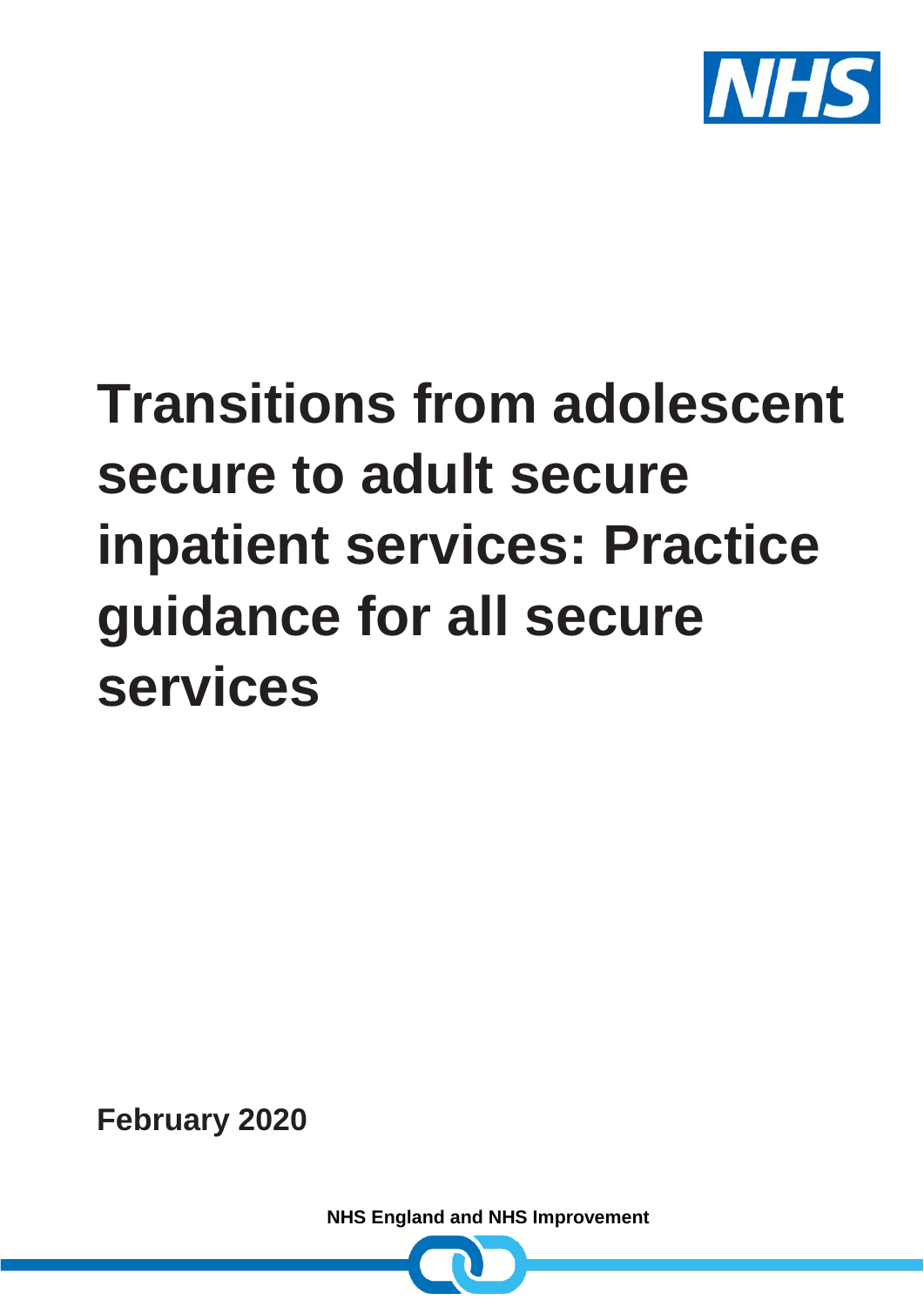## <span id="page-1-0"></span>**Contents**

| Practical Arrangements to Promote Positive Transition  8 |  |
|----------------------------------------------------------|--|
|                                                          |  |
|                                                          |  |
|                                                          |  |

This information can be made available in alternative formats, such as easy read or large print, and may be available in alternative languages, upon request. Please contact us by emailing [england.specmh@nhs.net](mailto:england.specmh@nhs.net)

Promoting equality and addressing health inequalities are at the heart of NHS England's values. Throughout the development of the policies and processes cited in this document, we have:

• given due regard to the need to eliminate discrimination, harassment and victimisation, to advance equality of opportunity, and to foster good relations between people who share a relevant protected characteristic (as cited under the Equality Act 2010) and those who do not share it; and

• given regard to the need to reduce inequalities between patients in access to, and outcomes from, healthcare services and to ensure services are provided in an integrated way where this might reduce health inequalities.

#### **NHS England and NHS Improvement Publishing Approval Reference: 001029**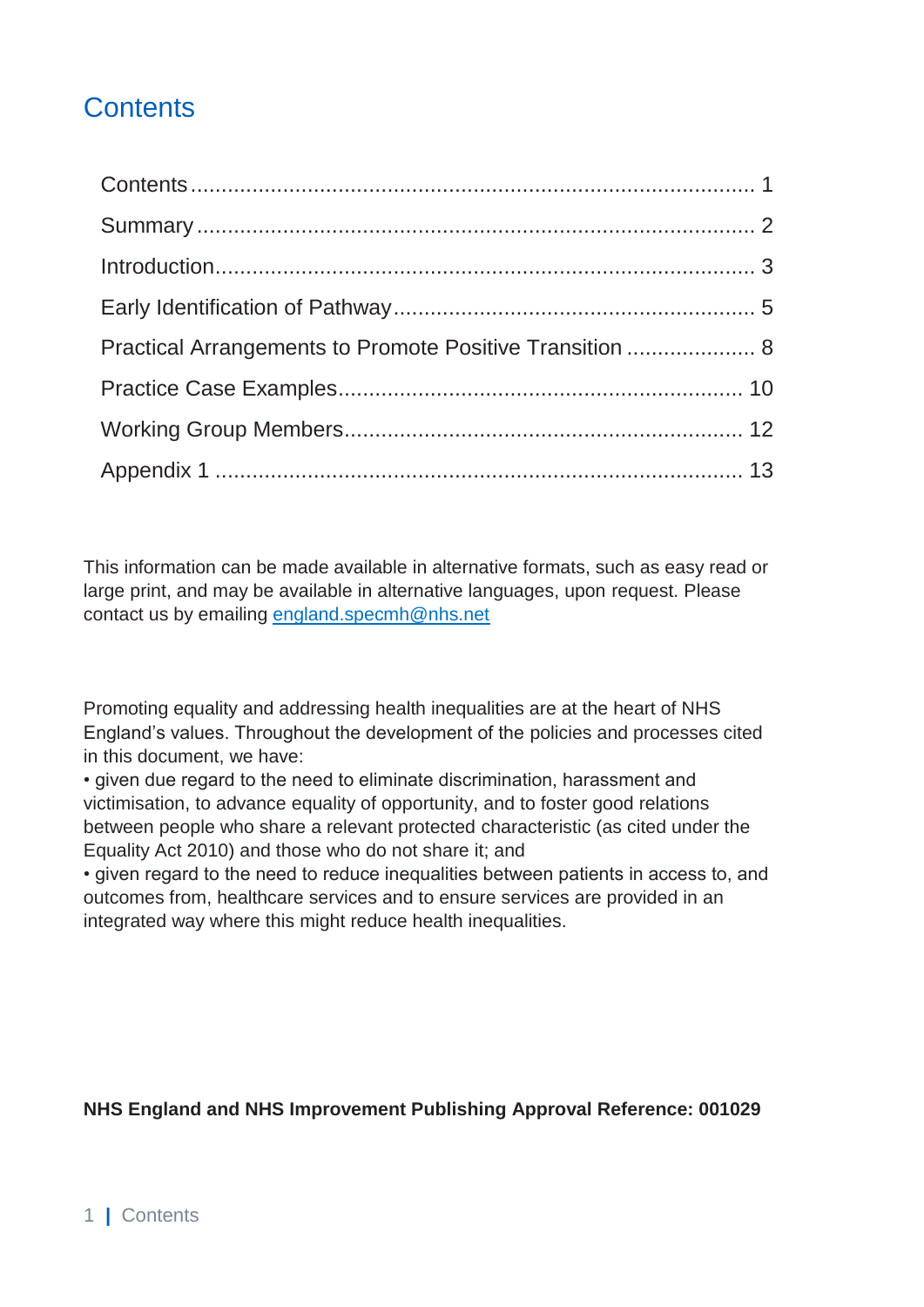### <span id="page-2-0"></span>**Summary**

Effective transition from adolescent secure to adult secure inpatient units should comprise of the following elements:

- Early identification of the future care pathway:
	- o Joint assessments by adolescent and adult secure services of young people aged between 17.5 and 18 years referred for secure inpatient admission.
	- o Access assessment by adult secure service by 17.5 years
	- o Parallel pathway planning
- Practical aspects:
	- o Familiarisation to the adult secure service via:
		- Involvement of families and carers
		- Provision of information packs
		- Visits in advance
		- Meeting the new Multi-Disciplinary Team (MDT)
	- o Consideration of individual needs
	- o Consideration of any health inequalities
	- o Graded transition
	- o Input at Care Programme Approach (CPA) and Care, Education and Treatment Reviews (CETR) meetings
	- o Involvement of Case Managers, this includes throughout the document those who are employed by NHS England and Improvement (NHS E/I) and those employed by NHS-led Provider Collaboratives<sup>1</sup>.

<sup>1</sup> NHS-led Provider Collaboratives are several providers taking collective responsibility for services, through a Lead Provider for their originating population. They manage the pathway and budget for their population and have responsibilities around quality assurance and service improvement. They are accountable to NHS England and Improvement for decisions made and the quality of care.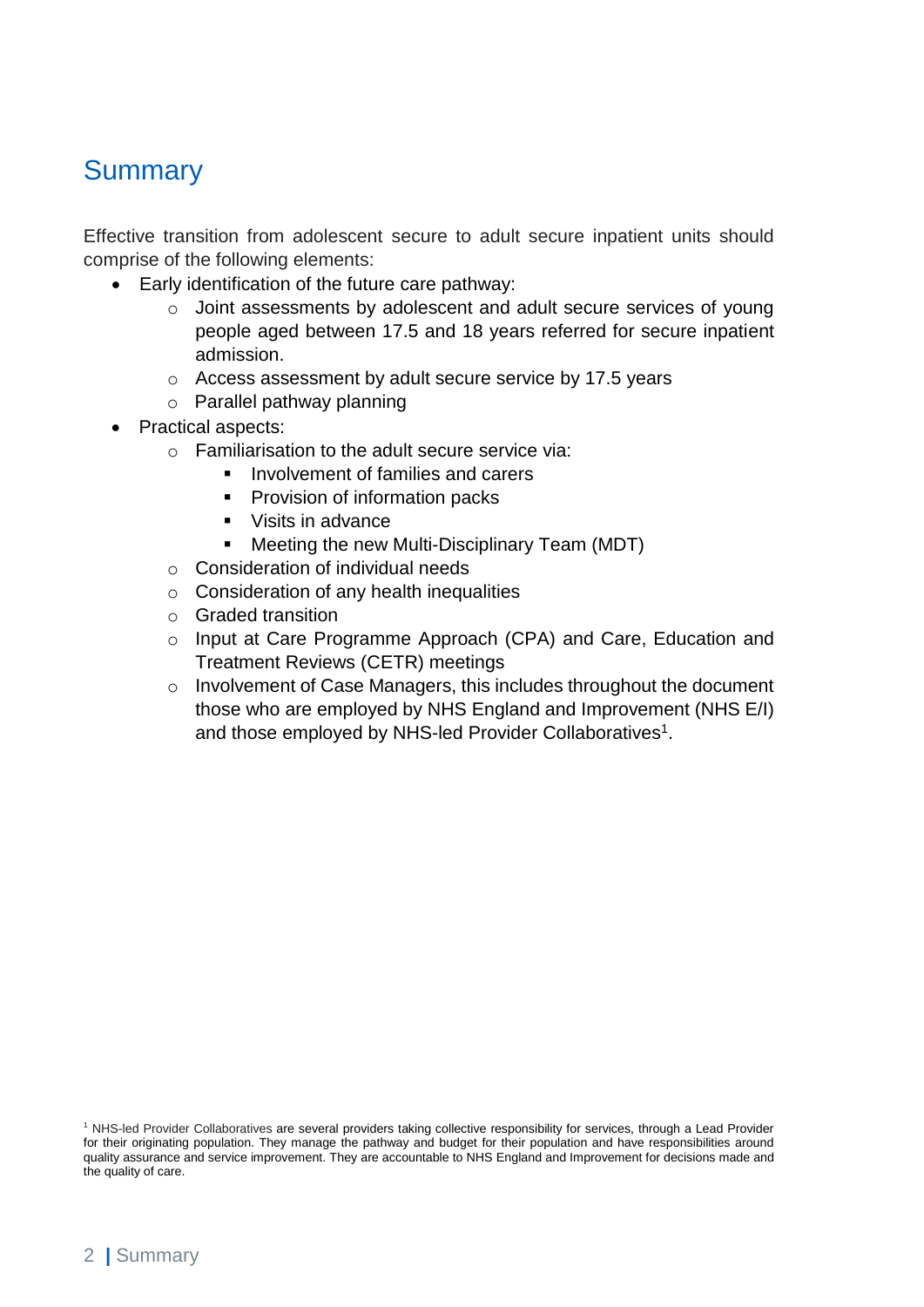#### <span id="page-3-0"></span>**Introduction**

This guidance relates to all adolescent secure and adult secure services, including those for patients with mental illness, personality disorder, learning disability and autism. Adolescent and adult secure inpatient units differ in many ways in their provision of care and treatment. The point of transition between the two services is therefore frequently a stressful experience for young people. Supporting the relatively small number of young people and their families and carers during this transition is often a challenge to commissioners and providers, particularly as it is often experienced as being abrupt and fragmented in nature for all parties.

Coordinated, planned and supportive effective transition from secure adolescent inpatient units to adult inpatient units has clear benefits to young people. It supports them to maintain and further understand their mental health, increases confidence in their care and treatment, and encourages them to become more independent in the management of their mental health. It enables services to be provided in an integrated way that supports the promotion of equality and early identification and reduction of any health inequalities. Effective transition is also beneficial for commissioners and providers via increased stability of young peoples' mental health, enhanced progress along individual care pathways, and ultimately reducing length of stay.

The National Adult Secure and CAMHS Secure Transitions Task and Finish Group was established by NHS England to consider and improve the transition of young people from secure adolescent inpatient units to adult inpatient units (secure and non-secure).

Two groups of patients transitioning from secure adolescent to adult mental health inpatient services can be identified:

- (1) Those patients who clearly fall within the adult secure pathway (i.e. meet criteria for admission to adult secure services; i.e. adult high, medium or low secure inpatient units).
- (2) Those patients who do not meet the adult secure pathway criteria, i.e. have been admitted to an adolescent secure inpatient unit primarily due to their risk of harm to self rather than their risk of harm to others; this is especially common for young people admitted to adolescent low secure units.

This guidance relates to the first of these two patient groups. It aims to outline good practice standards and give clear guidance for the positive transition of young people from adolescent secure inpatient units to adult secure inpatient units.

This guidance has been developed in the context of services currently commissioned and provided but acknowledges and supports the commitment within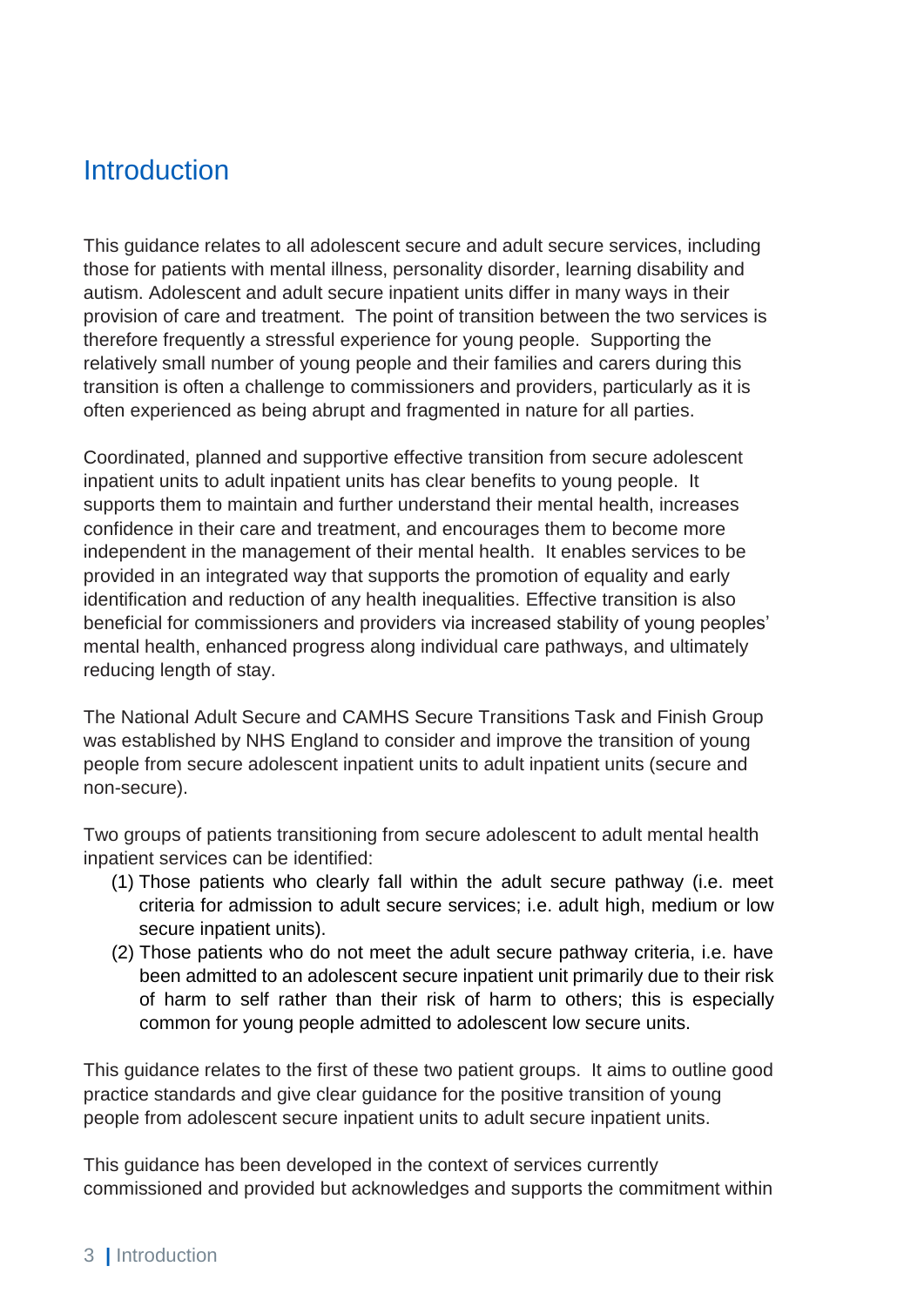the Long Term Plan [www.longtermplan.nhs.uk/publication/nhs-long-term-plan](http://www.longtermplan.nhs.uk/publication/nhs-long-term-plan) to create a comprehensive offer to 0-25 year olds that reaches across all MH services for children, young people and adults. There will be increasing focus on providing services which are needs based rather than age based with increasing flexibility around service boundaries and thus enabling a reduction in the number of transitions.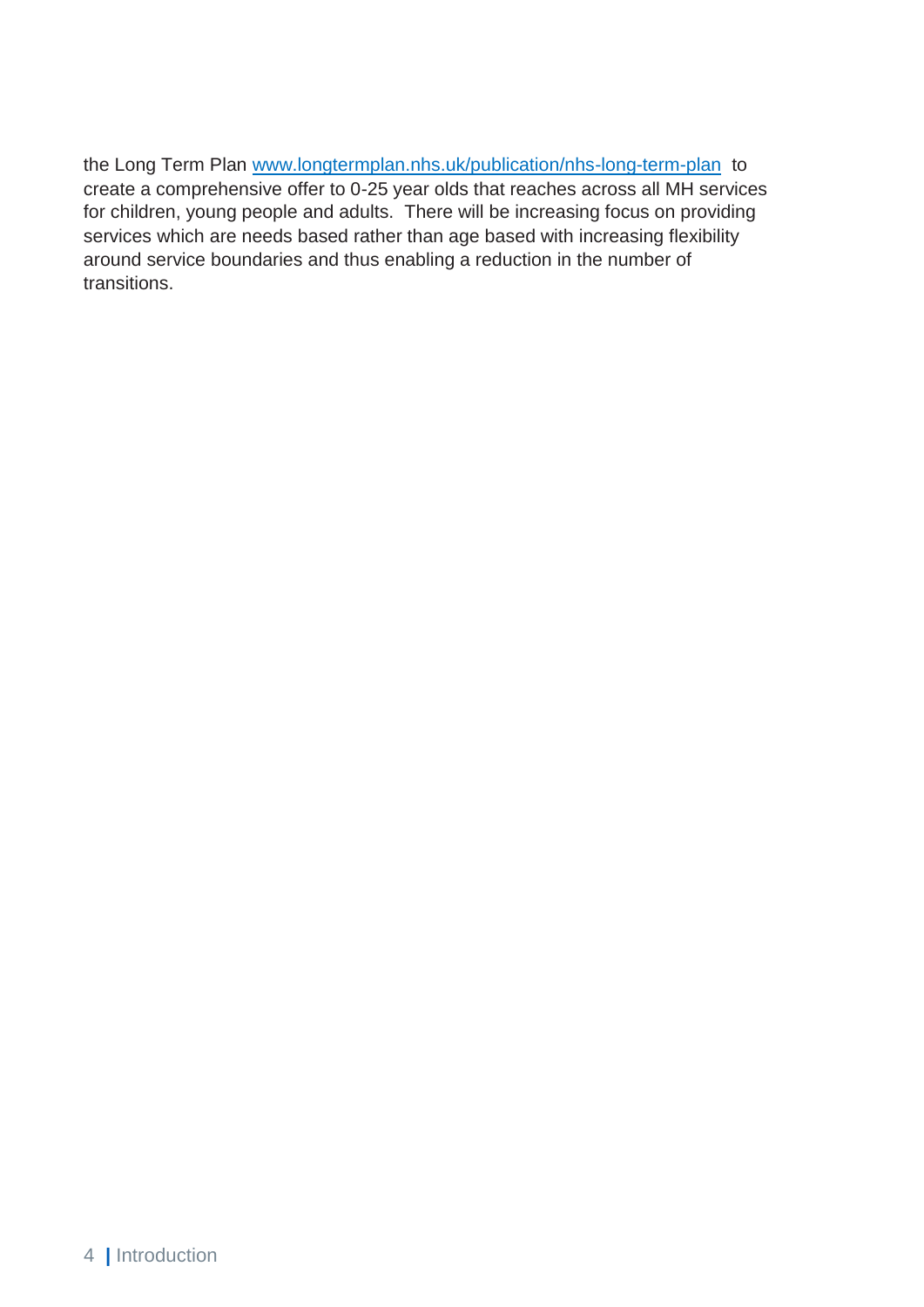## <span id="page-5-0"></span>Early Identification of Pathway

## Access Assessments

It is crucial to identify which adult mental health pathway young people in secure adolescent inpatient care will follow when they turn 18; i.e. whether they meet criteria for treatment via the adult secure pathway (i.e. provided by adult secure mental health services in low, medium and high secure hospitals and/or by community forensic mental health teams). All young people who are likely to meet the adult secure pathway criteria (i.e. they present a significant, serious or grave and immediate risk of harm to others in the context of their mental health difficulties) should be referred for an access assessment before and no later than the age to 17.5 years. This will require discussion with and formal referral to the relevant adult secure access assessment service, facilitated by the adult secure Case Manager for the patients originating area. The access assessment should be consistent with the standards as outlined in **[Appendix 2 of the Medium and Low Secure \(Adults\)](https://www.england.nhs.uk/commissioning/spec-services/npc-crg/group-c/c02/)  [specifications C02/S/a and C02/S/b](https://www.england.nhs.uk/commissioning/spec-services/npc-crg/group-c/c02/)** and, as outlined in section 2.2 of the appendix, focus on four key questions:

- *I. How clinically urgent is the admission*
- *II. Is there a need for admission to secure inpatient services?*
- *III. Level of security the patient requires?*
- IV. *What is the patient's initial assessment/treatment needs?*

Access assessments for young people transitioning from adolescent secure inpatient units are likely to be considered **non-urgent** in nature, and therefore section 3.2.2 of Appendix 2 of the Medium and Low Secure (Adults) specifications C02/S/a and C02/S/b should apply; i.e.:

- *These timescales are dictated on the basis that all information has been sent by the referrer to the access assessment service*
- *A written response regarding appropriateness of referral must be provided within a maximum of 7 days of receipt of the referral or sooner if nature of the referral dictates*
- *A proposed time frame in which the assessment will be conducted must be discussed and agreed between the access assessing service and the referrer*
- *The access assessing service must confirm the time and date of the assessment*
- *The assessment must take place within a maximum of 21 days*
- *The final written report must be shared with the referrer within 7 days of the assessment.*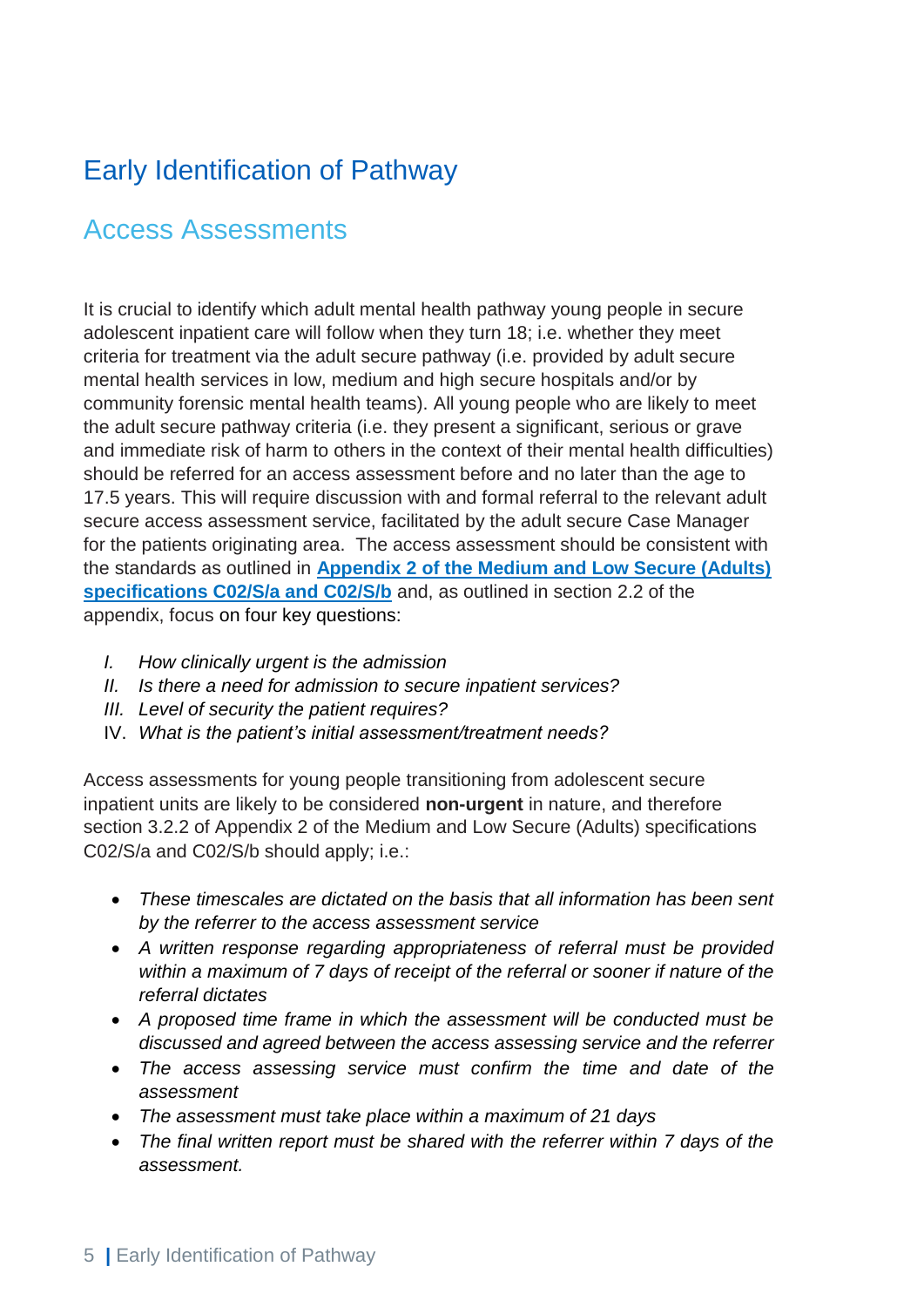In determining what level of security is required for a young person transitioning from adolescent to adult secure inpatient care, consideration should be given to their **physical, procedural and relational security needs**.

Input into the access assessment from the young person, their family and/or carers, the referring unit, and the young person's wider professional network (e.g. Social Care Children's Services) should be promoted where appropriate and in adherence to the adult secure services specifications and [Secure Carers'](http://www.england.nhs.uk/securecarerstoolkit) Toolkit - #Gettingthrough - information for Parents and Carers, and the secure CAMHS carers toolkit (in development).

As per section 4.3 of the appendix, assessments undertaken outside of the specific access assessment process (e.g. a report prepared for court) is not an access assessment but could, as with other available information, form a useful part of the referral information considered in carrying out the access assessment. If the referring clinical team do not agree with the outcome of and recommendations made by the access assessment service, the dispute resolution and arbitration process should be followed as outlined in sections 5.2 and 5.3 of Appendix 2 of the Medium and Low Secure (Adults) specifications C02/S/a and C02/S/b.

## Parallel Pathway Planning

Adolescents, due to their emotional development, tend to have greater fluctuation in mental state and recovery compared to adults; this should be reflected in their psychiatric formulation. This presents increased challenges in identification of their pathway, including whether discharge to the community is achievable or what level of security is required should ongoing hospital admission post 18 be required. Therefore, **parallel pathway planning** is required in the months prior to transition from adolescent secure inpatient care. This will require adult secure services to have a flexible and inclusive approach to the identification of the specific pathway for each young person.

Transition is a stressful event for any patient and **flexibility is therefore required**. This is particularly pronounced for young people transitioning from adolescent to adult secure units, due to the different environments and therapeutic approaches often found in adult compared to adolescent units, the different ages of other patients, and because the young person may be undertaking **multiple other transitions** at the age of 18 years.

This is especially evident for those young people who are Looked After Children, either through being subject to a Care Order or through parental agreement. All such young people will have a Pathway Plan, which sets out how they are to be supported as they become adults. This plan will be in place from the time that they are 16. It is reviewed formally at least every six months and it is important that it is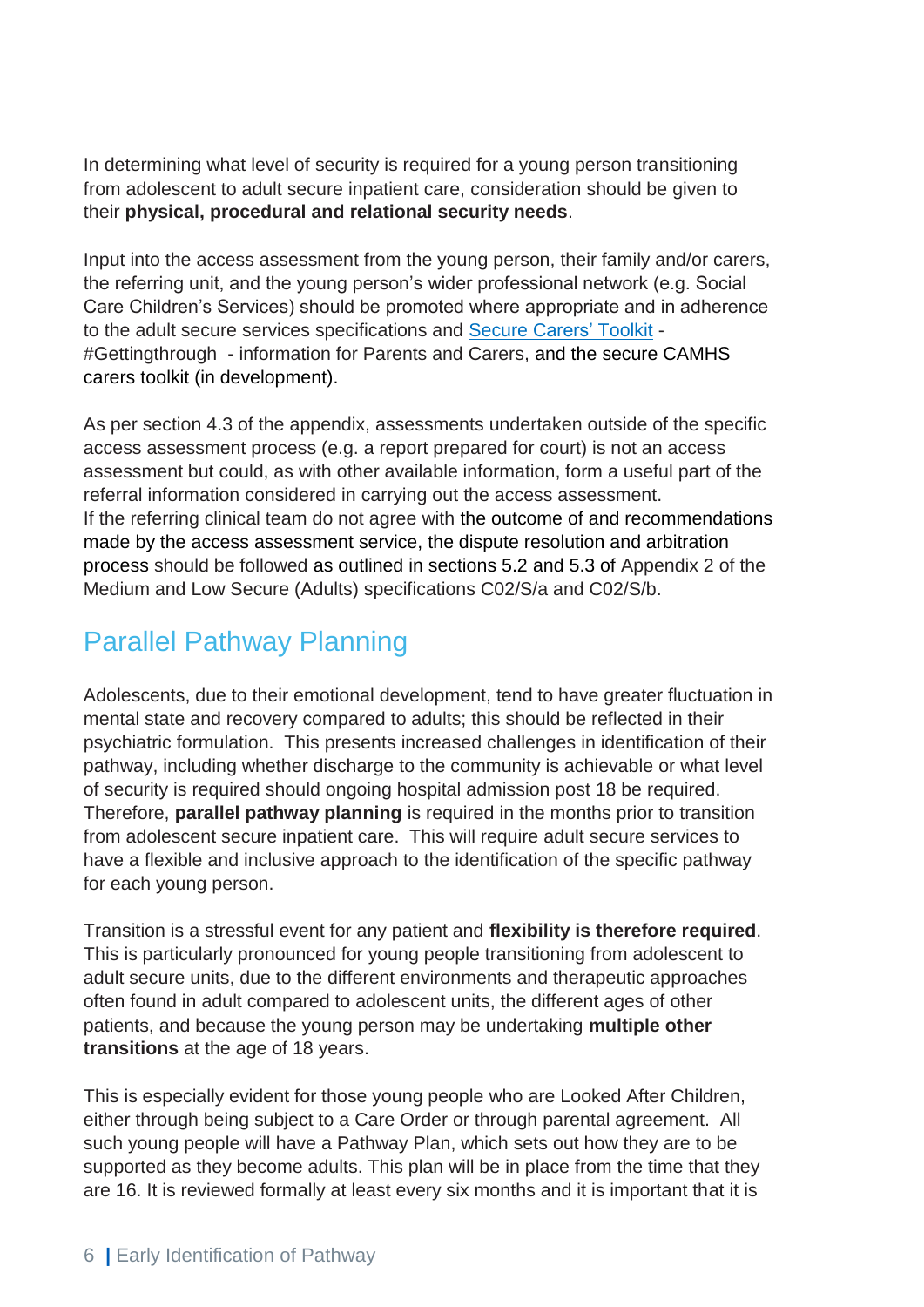consistent with the relevant health planning processes. After they become 18, they will continue to be provided with support as Care Leavers, although the structure of social care services is such that young people often have changes in personnel at this point (e.g. their Children's Services social worker is likely to pass their case to a Personal Advisor. Their support as Care Leavers continues to be provided through Children's Social Care. If an assessment is required for their ongoing support through Adult Social Care, this will require a separate referral and should be discussed with their Personal Adviser.

Some children may have an allocated social worker without being Looked After, for example, if they have an identified disability or Special Educational Need. If the child has an Education, Health and Care (EHC) plan, this can continue until they are 25 years old. The transitional arrangements to Adult Social Care should be clarified in these cases.

The fact that any pathway planning should aim to **reduce the number of transitions** and promote **parallel pathway planning** for each young person, is why the adolescent medium and low secure service specifications allow, where clinically appropriate, for transition of young people during their 18<sup>th</sup> year (i.e. between their 18<sup>th</sup> and 19<sup>th</sup> birthday). This ability for some young people to remain in adolescent secure inpatient units for a short period (maximum one year) is often helpful in the overall identification of the correct pathway (e.g. to enable completion of a specific therapeutic goal). Conversely, it may be appropriate for some young people to transfer to an adult secure unit prior to their  $18<sup>th</sup>$  birthday; individual patient factors and the dynamics within the relevant secure units should be the determining factor rather than solely based on date of their 18<sup>th</sup> birthday.

Such flexibility should be extended to young people referred to but not yet admitted to adolescent inpatient secure units. For example, it may be more appropriate for some almost 18 year olds whose emotional development is advanced to be admitted to a secure adult unit rather than a secure adolescent unit, to avoid multiple transitions; i.e. they are "atypical cases" as outlined in the Age-appropriate services paragraphs of the Mental Health Act Code of Practice (2015) (see appendix 1). Therefore, **joint access assessments** of these young people by adolescent and adult secure services should be undertaken for all young people aged between 17.5 and 18 years who are referred for secure inpatient admission. Input should also be sought from adult secure mental health services **at the time of any mental health sentencing recommendations** to courts for young people aged 17 years and older.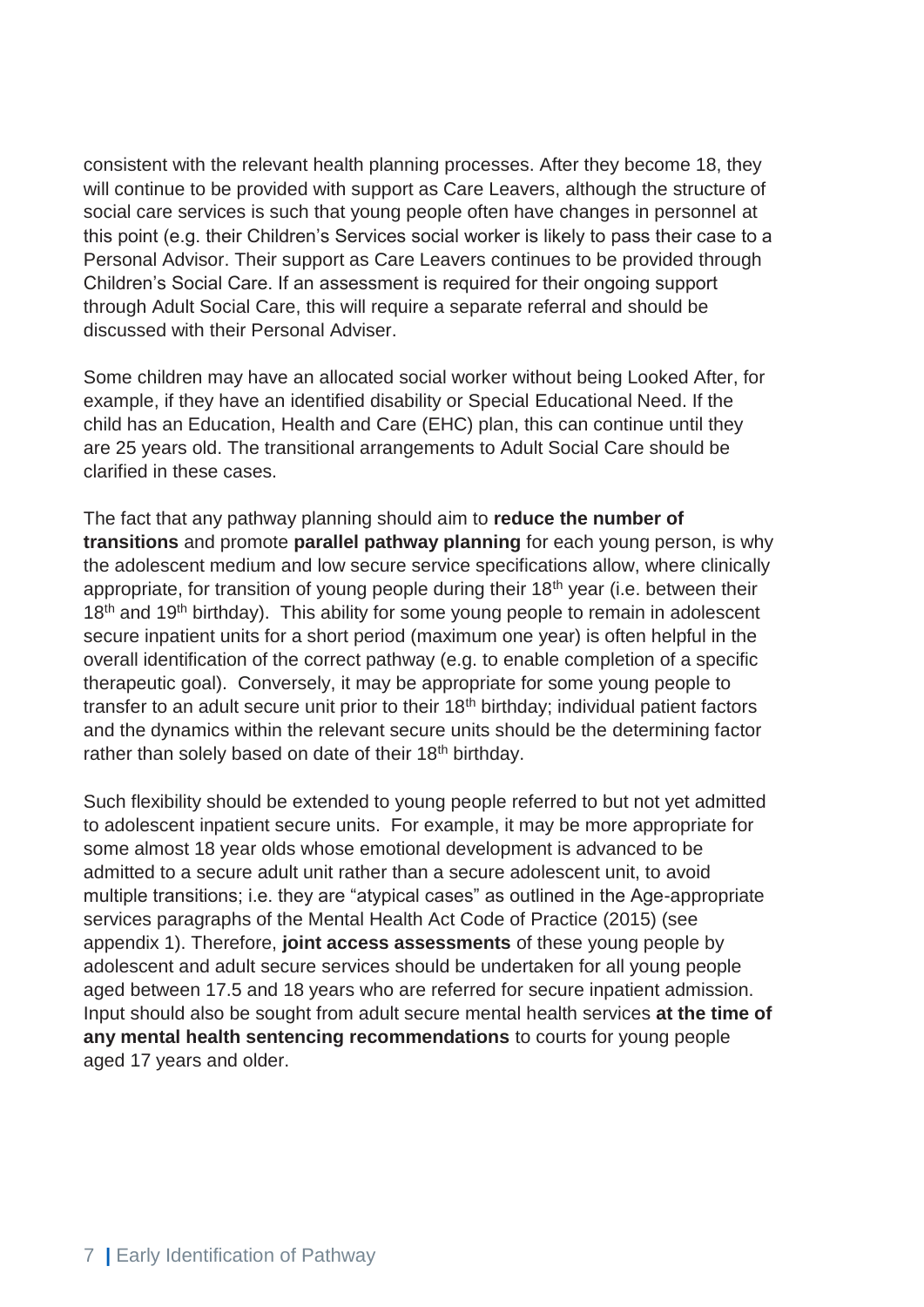## <span id="page-8-0"></span>Practical Arrangements to Promote Positive Transition

Once it has been identified that a young person will transition from an adolescent secure inpatient unit to an adult secure inpatient unit, there are a number of practical arrangements that should be undertaken.

#### Pre-admission Familiarisation

The young person should be **familiarised to the adult secure unit** that they will transition to in advance of any final move. For their family and carers this should be consistent with the existing secure carers toolkit and section 3.5 re Pre-admission of appendix 1 of the adult medium and low secure specifications:

*The pre-admission phase is crucial to orientate the patient, their family and carers (where appropriate) to secure care and includes:*

- *Introduction to key service staff and other patients*
- *Visits to the admitting service as appropriate and may include use of digital technology where direct visits are not possible /appropriate*
- *Provision of information about the admitting service in the form of a Welcome Pack*

The expectation should be that such a visit or visits should occur unless a clear justification can be otherwise provided. If the young person's risk/illness is such that they cannot complete visits to the adult secure service, members of the multidisciplinary team, particularly nursing team, should complete regular visits to the adolescent secure service in advance of transition to promote the establishment of relationships between the young person their new care team.

Where available, the young person should be offered support from Lived Experience Peers and or Peer Support Workers, particularly those who have experienced transition from adolescent to adult secure services. In addition to the young person, where appropriate their **family and/or carers**  should be also be familiarised to the adult secure inpatient unit.

## Graded Transitions

**Graded transitions**, i.e. transitions from an adolescent secure inpatient unit to an adult secure inpatient unit that are phased over a number of weeks, should be promoted where practically possible; this will require clear safeguarding processes and clarity regarding clinical and risk management responsibilities. This may include multiple visits, meeting key members (e.g. primary nurse) of the adult secure service multidisciplinary team on a number of occasions, and a phased transition of therapy e.g. via attendance in individual and/or group psychological therapy sessions, occupational therapy activities, etc.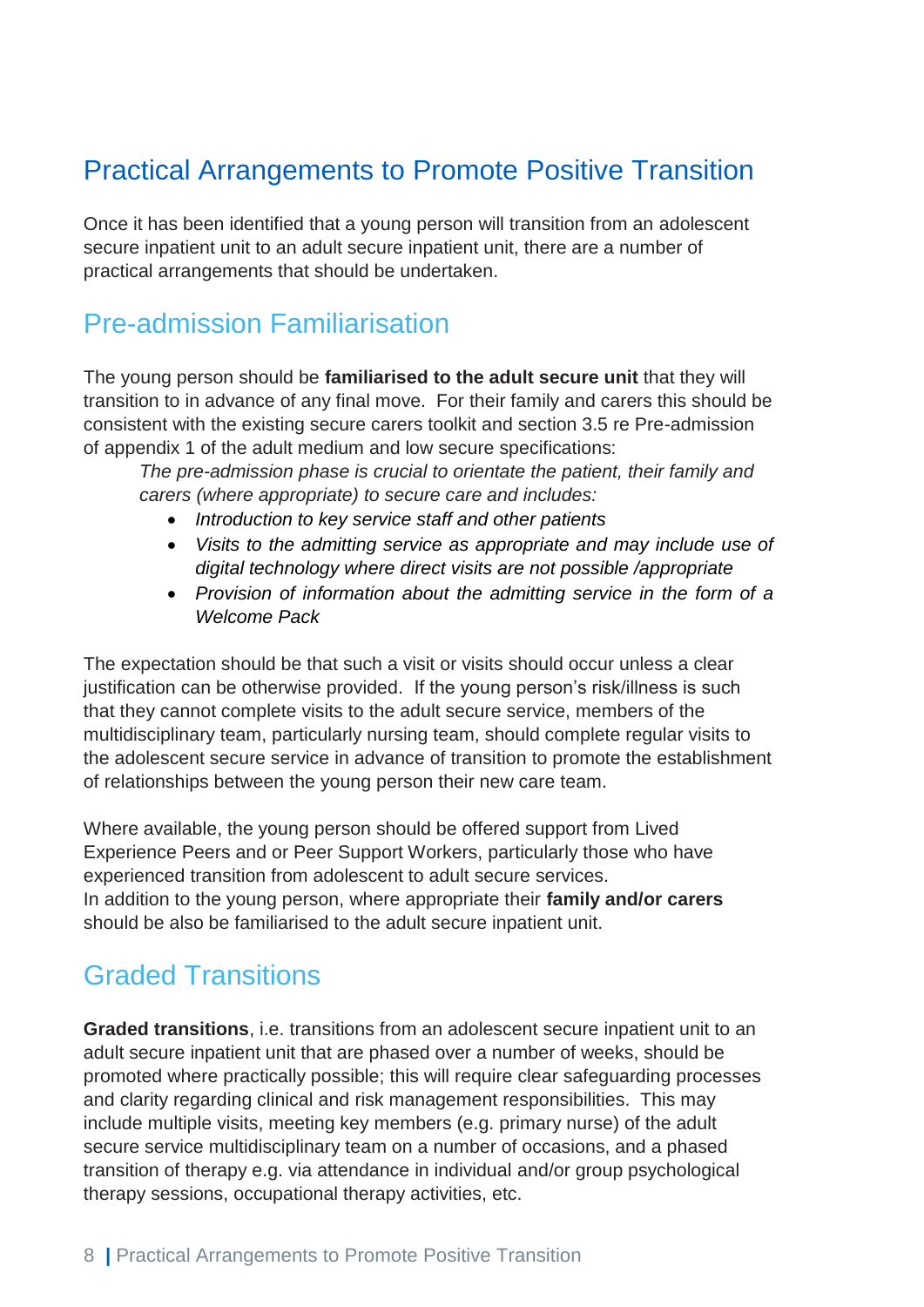## Participation at CPA and CETR meetings

Central to planning and facilitating good transition should be **attendance at Care Programme Approach (CPA) meetings and (where applicable) Care, Education Treatment Review (CETR) meetings** by both adolescent and adult secure services during the phase of transition; i.e. a minimum of six months prior to and a minimum of six month following a move from an adolescent secure unit to an adult secure unit. This will ensure input from both services in the joint setting and review of treatment goals and provide clear structures and forums for monitoring and optimising the young person's transition according to the agreed timescales. Adolescent secure and adult secure **Case Managers** should also be actively involved in the CPA and CETR processes.

## Consideration of Individual Needs

As with all admissions to inpatient services, specific consideration should be given to the individual patient's needs and requirements. This may include reasonable adjustments for needs arising from a diagnosis of Autism(see relevant service specifications).

Young people may have specific individual needs arising from educational goals; it is important to consider how their educational progression can best be maintained at the point of their transition to adult secure services.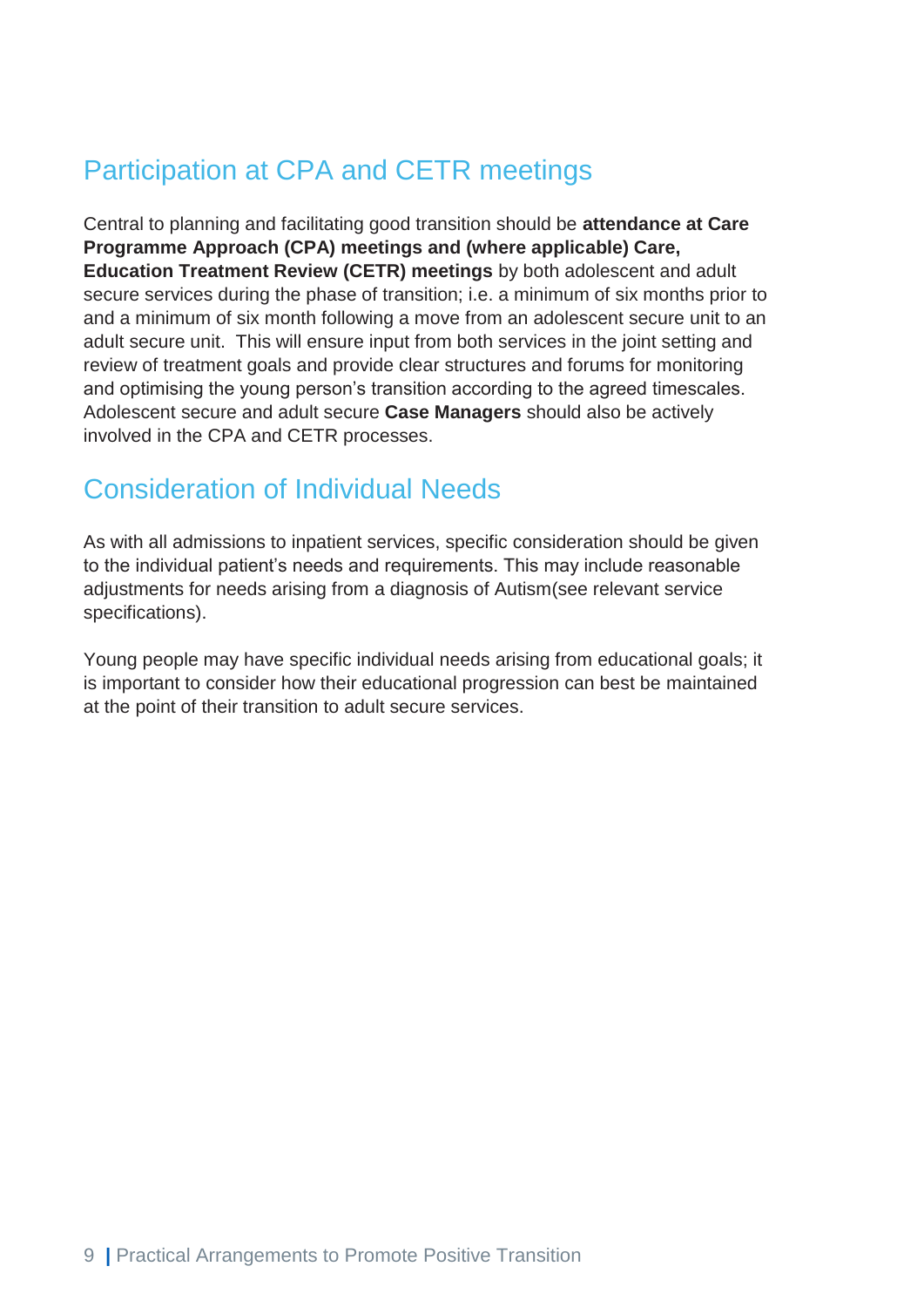## <span id="page-10-0"></span>Practice Case Examples

## Case 2

- Female adolescent with emotionally unstable personality disorder in the context of significant childhood maltreatment (neglect and sexual abuse) and attachment difficulties. Admitted to an adolescent medium secure unit at the age of 14 years due to risk of harm to others including fire-setting and interpersonal violence.
- Made good progress during the four years in the adolescent medium secure unit, to the extent that a supported accommodation placement was identified. This was trialled via Section 17 leave, but risks (mainly to self but also to others) increased significantly.
- An alternative care pathway to an adult secure service was considered necessary. A rapid access assessment confirmed the need for transfer to an adult medium secure service. There was close liaison between the adolescent and adult medium secure services by all members of the multidisciplinary team, and three pre-admission visits for the patient were arranged. The patient's family were involved in some of these visits and meeting the new multidisciplinary team. Transfer occurred in a timely but contained manner; this was aided by the sharing of care plans and detailed knowledge and understanding of the patient by the adolescent medium secure unit.
- Following transfer, and at the patient's request, key members of the adolescent medium secure unit's multidisciplinary team attended the patient's first CPA meeting at her new adult medium secure unit. Feedback form the patient was that this supported a positive ending and a sense of closure from her lengthy adolescent medium secure admission.

## Case 3

- A young man with first episode of psychosis (schizophrenia) who was convicted of an attempted armed robbery which occurred in the context of his mental illness. Clear evidence of psychosis on remand; was transferred to an adolescent medium secure unit. Sentenced to a section 37 Hospital Order following psychiatric recommendations to Court. Made excellent progress in adolescent medium secure unit due to combination of response to medication, positive engagement in psychological interventions, and family therapy. Completed A level exams during admission.
- Progress enabled post 18 community discharge planning to his family home. Discussion with local adult community forensic team resulted in allocation of community care coordinator and gradual testing of section 17 leave with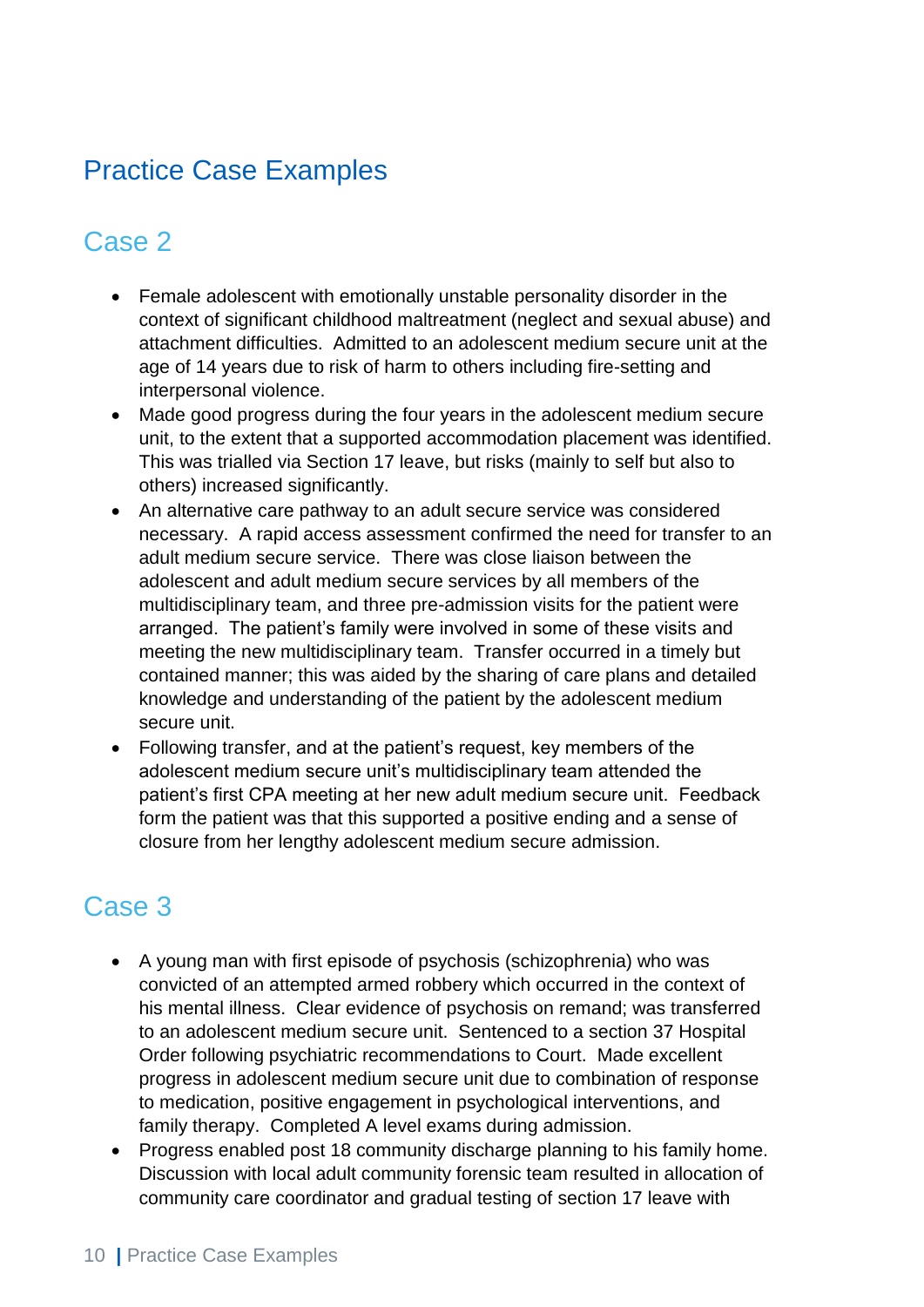local support and monitoring by a community team with expertise in forensic risk management. Successful discharge completed prior to the patient's 19th birthday.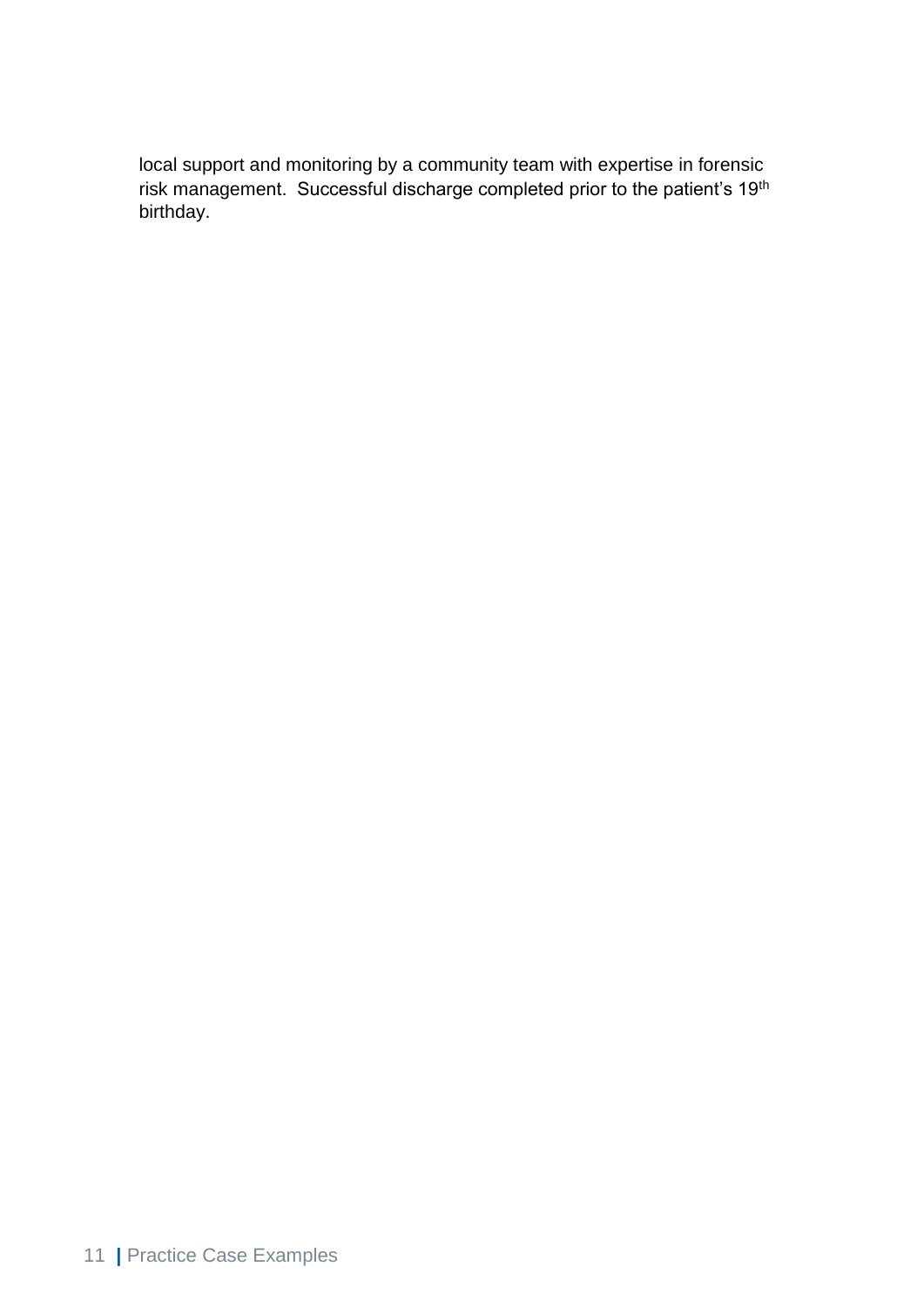## <span id="page-12-0"></span>Working Group Members

- Dr Oliver White, Consultant Child and Adolescent Forensic Psychiatrist, Southern Health NHS Foundation Trust.
- Dr Julia Cartwright, Consultant Forensic Psychiatrist, Oxford Health NHS Foundation Trust.
- Louise Davies, National Specialised Commissioning Team (Mental Health) - NHS England.
- Michael Ebbutt, CAMHS Case Manager, NHS England (South).
- Dr Ernest Gralton, Consultant Child and Adolescent Forensic Psychiatrist, St Andrew's Healthcare.
- Dr Tina Irani, Consultant Child and Adolescent Forensic Psychiatrist, Birmingham & Solihull Mental Health NHS Foundation Trust.
- Dr Jeremy Kenny-Herbert, Consultant Forensic Psychiatrist, Birmingham & Solihull Mental Health NHS Foundation Trust.
- Maria Livanou, Lecturer in Forensic Psychology, Kingston University.
- Jillian McKnight, Adult Secure Case Manager, NHS England

This guidance has also had input from Patient and Public Voice members of the Adult Secure Clinical Reference Group.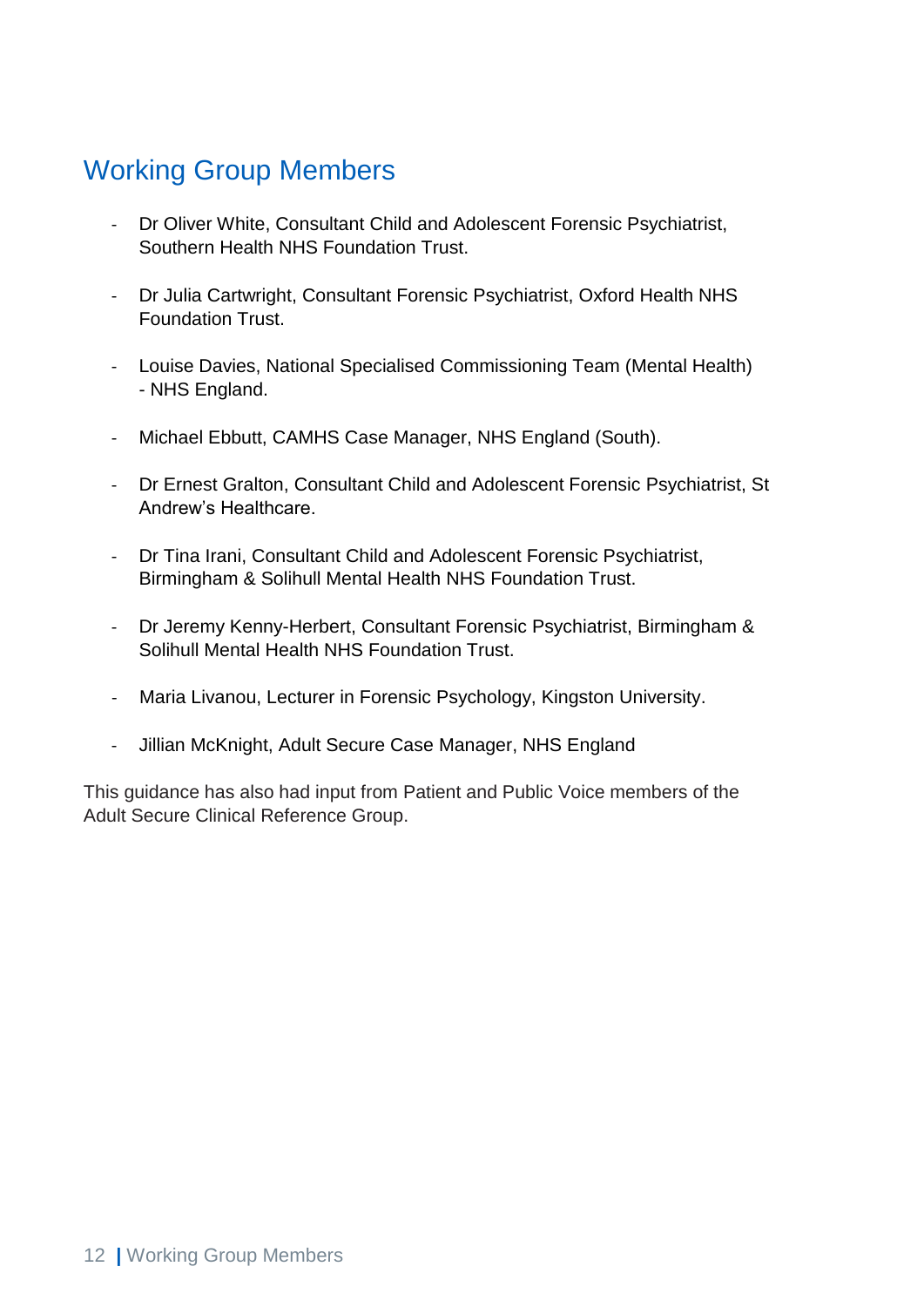## <span id="page-13-0"></span>Appendix 1: Age-appropriate services – paragraphs 19.90 to 19.106 of the Mental Health Act 1983: Code of Practice (2015)

- 19.90 Section 131A of the Act says that children and young people admitted to hospital for the treatment of mental disorder should be accommodated in an environment that is suitable for their age (subject to their needs). This duty applies to the admission of all under 18s, whether or not they are detained under the Act and includes children and young people who are subject to a CTO, who are recalled to hospital, or who agree to informal admission.
- 19.91 This means that children and young people should have:
	- appropriate physical facilities
	- staff with the right training, skills and knowledge to understand and address their specific needs
	- a hospital routine that will allow their personal, social and educational development to continue as normally as possible, and
	- equal access to educational opportunities as their peers, in so far as that is consistent with their ability to make use of them, considering their mental state.
- 19.92 The duty requires hospital managers to ensure that the environment in the hospital is suitable. When determining the suitability of the environment, they must consult a person whom they consider having knowledge or experience in working with children and young people receiving in-patient mental healthcare and who are able to make this assessment (this will usually be a CAMHS professional). The duty applies to all in-patient mental health services, including highly specialised services such as eating disorder units, and learning disability services.
- 19.93 The Care Quality Commission (CQC) must be notified without delay if an under 18- year old is placed on an adult psychiatric ward for longer than a continuous period of 48 hours. Section 140 of the Act requires clinical commissioning groups to notify local authorities in their area of the hospitals that are designed to be specifically suitable for patients under the age of 18.
- 19.94 Section 131A does not prohibit all admissions of individuals aged under 18 to adult wards. Such admissions are permissible only in exceptional circumstances, where this is considered to be the most suitable place for an under 18-year-old. These exceptional circumstances generally fall into two distinct categories, referred to in this guidance as 'emergency situations' and 'atypical cases' (see paragraphs 19.98 – 19.101).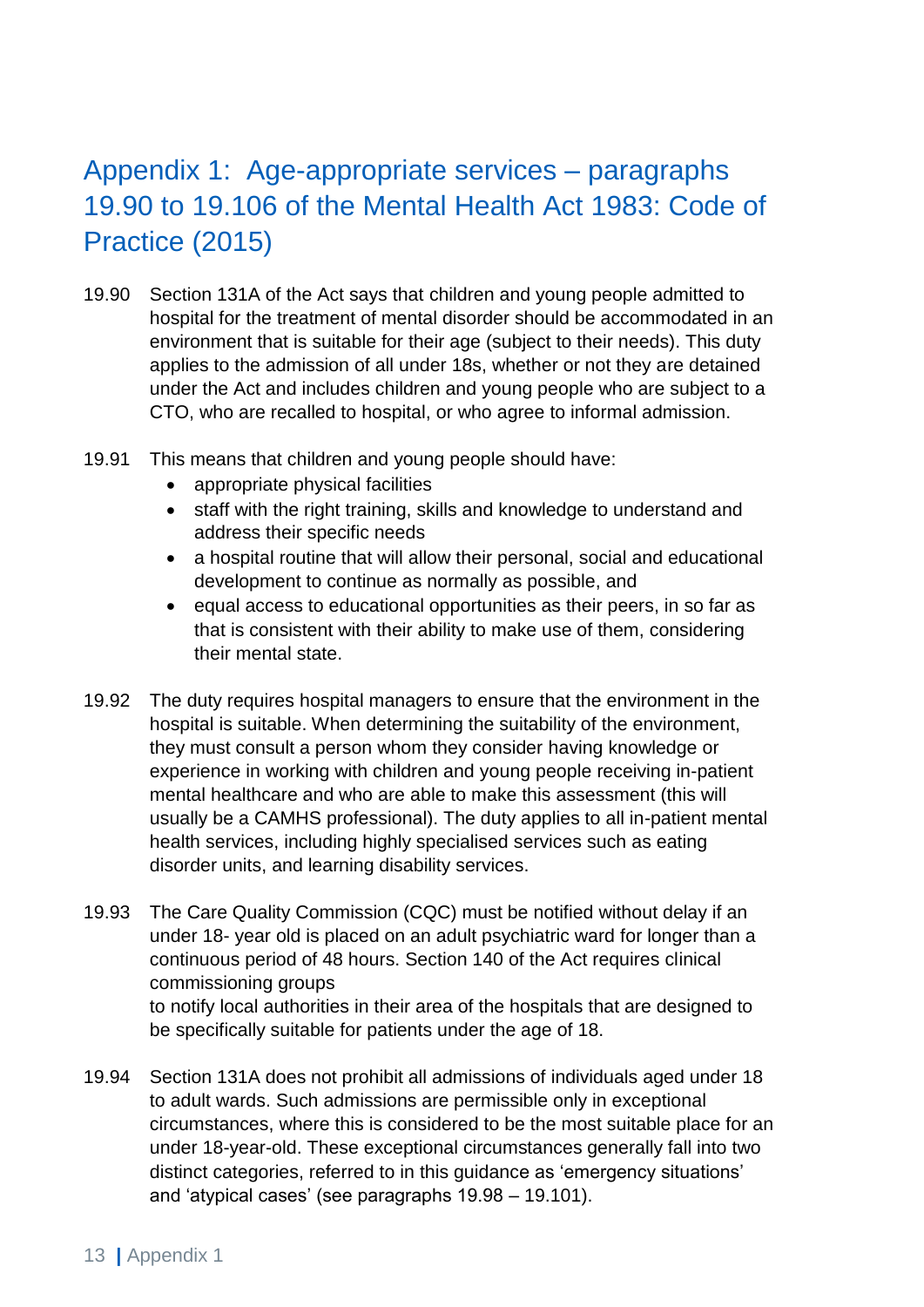- 19.95 In all cases, to be lawful, the admission of a person aged under 18 to an adult ward must be suitable for that particular individual at the time that the admission is being considered.
- 19.96 In all cases where an under 18-year-old is admitted to an adult ward, the reasons for the admission should be recorded, including an explanation as to why this is considered to be suitable having regard to their age and why other options were not available and/or suitable. Details of whether action will be necessary to rectify the situation, and what action taken by whom, and when, should also be recorded.
- 19.97 In the case of children aged under 16, it is Government policy that they should not be admitted to an adult ward. If this occurs or if the child is treated in any other inappropriate setting due to lack of appropriate CAMHS beds, the commissioner of the CAMHS inpatient services should be notified. The commissioner should report it as a serious incident and investigate it in accordance with the NHS Serious Incident Framework.
- 19.98 In a small number of cases the child or young person's need to be accommodated in a safe environment could, in the short term, take precedence over the suitability of that environment for their age (referred to as an 'emergency situation'). Such situations will arise where the child or young person needs to be admitted urgently to hospital and accordingly waiting for a bed to become available on a CAMHS unit is not considered to be an acceptable option. An 'emergency situation' should be a rare and unusual case. It is not unusual for children or young people to require unplanned admissions and accordingly local policies should be in place to ensure that such admissions are to age appropriate environments.
- 19.99 There is a clear difference between what is a suitable environment for a child or young person in an emergency situation, and what is a suitable environment for a child or young person on a longer-term basis. In an emergency, such as when the patient is in crisis, the first imperative is to ensure that the child or young person is in a safe environment. Once the initial emergency situation is over, hospital managers must ensure that action is taken to transfer the child or young person to more appropriate accommodation unless they have determined that the adult ward is the most appropriate environment for the child or young person. In determining whether the environment is suitable beyond the initial crisis, in addition to the appropriateness of the mental healthcare that can be provided on the adult ward, the hospital managers would need to consider issues such as whether the child or young person can mix with individuals of their own age, can receive visitors of all ages, and has access to education.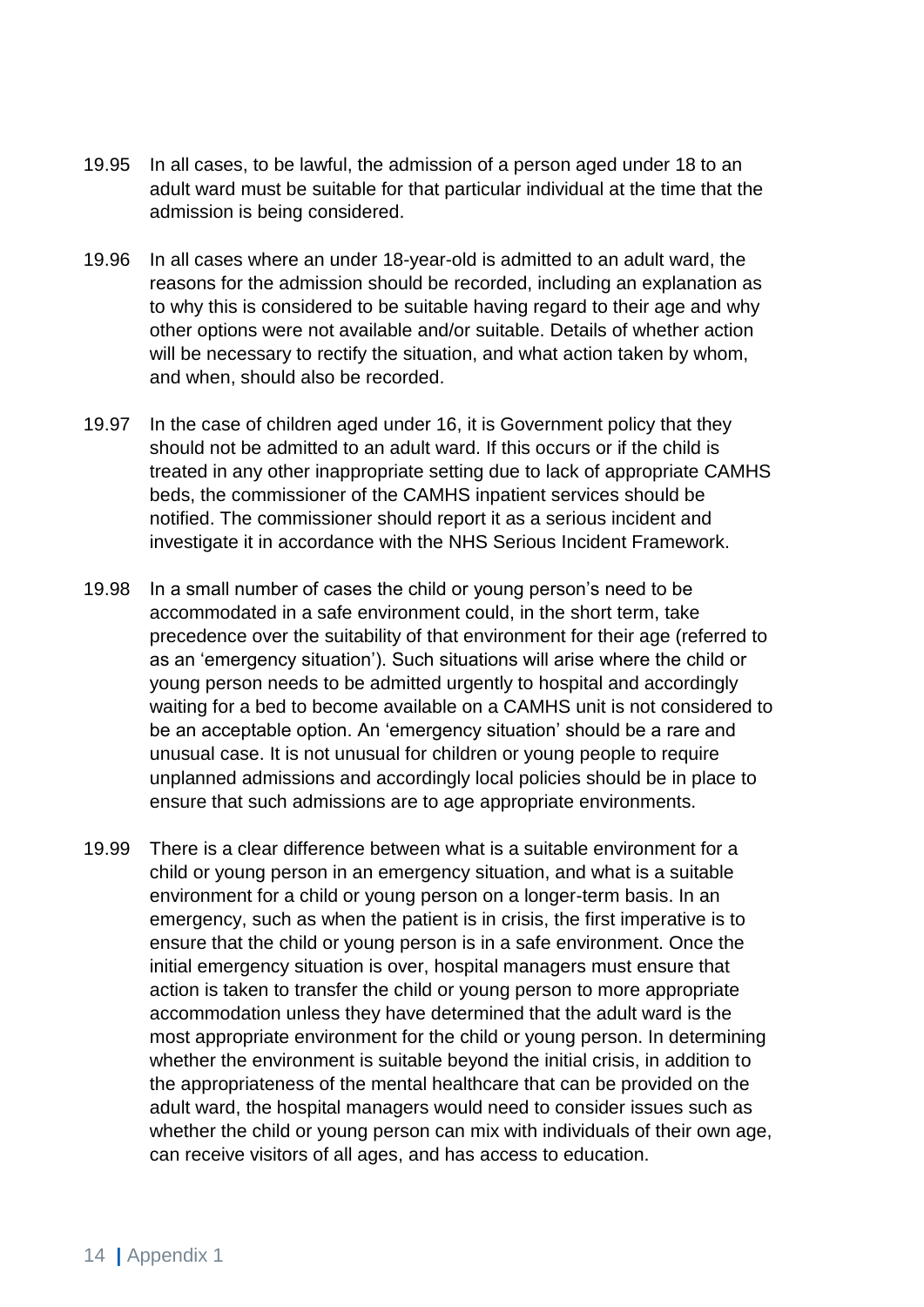- 19.100 An 'atypical case' describes a situation where those arranging a young person's admission conclude that the best option for that young person is to be admitted to an adult ward even if a CAMHS bed were available. While likely to be rare, such cases may arise from time to time when the young person is very close to their 18th birthday and placing them on a CAMHS ward for a matter of weeks or days before transferring them to an adult ward would be counter-therapeutic and:
	- the young person may express a preference to be on an adult ward, such as when they are under the care of the early intervention psychosis (EIP) team which has beds on an adult ward. The young person may prefer to have continuity of care from the EIP team rather than be admitted to a unit with different clinicians, or
	- if a young mother requires admission for post-natal depression, admission to an adult mother and baby unit would allow the young mother to remain with her child, whereas admission to a CAMHS unit would not.
- 19.101 Where, whether owing to an emergency or because the admission is an 'atypical' case, it is considered appropriate for the child or young person to be admitted to an adult ward, it will still be necessary to ensure that appropriate steps have been taken to safeguard the young person. Discrete accommodation in an adult ward, with facilities, security and staffing appropriate to the needs of that young person, might provide the most satisfactory solution; for example, young female patients should be placed in single sex accommodation. Wherever possible all those involved in the care and treatment of children and young people should be CAMHS specialists. Anyone who looks after them must always have enhanced disclosure clearance from the disclosure and barring service (DBS), including a barred list check, and that clearance must be kept up-to-date.
- 19.102 Where the placement of a child or young person on a CAMHS unit might have a detrimental effect on the other children and young people, hospital managers need to ensure that the interests of other patients are protected. However, the needs of other children and young people should not override the need to provide accommodation in an environment that is suitable for the patient's age (subject to their needs) for an individual patient aged under 18. This means that the detrimental impact on other young patients is not an acceptable reason for transferring a child or young person to an adult ward.
- 19.103 Children and young people aged under 18 should also have access to ageappropriate leisure activities and facilities for visits from parents, guardians, siblings, or carers.